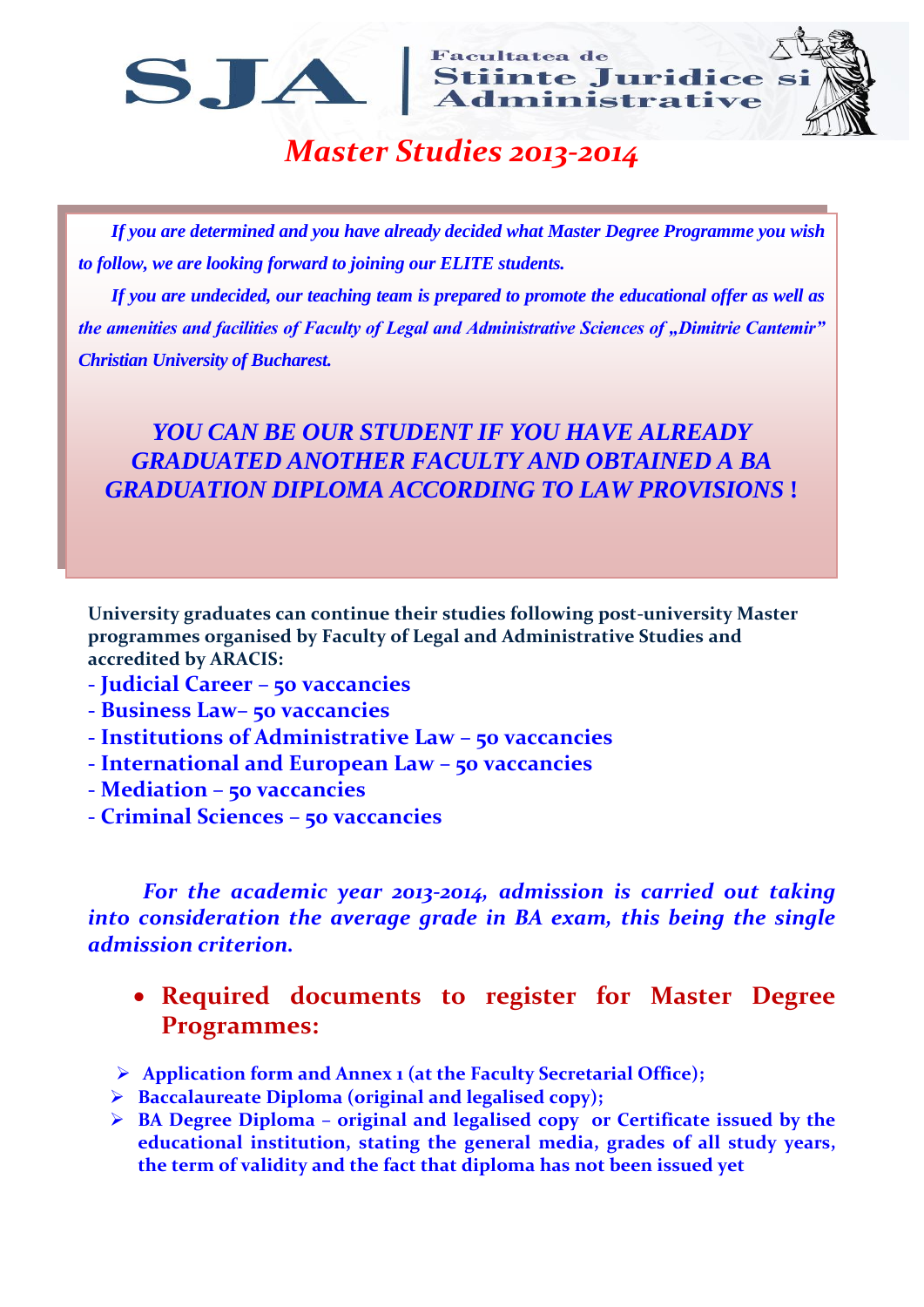- **The attestation of recognition of studies for foreign applicants or ethnic Romanians from other countries and for applicants from the Republic of Moldova;**
- **linguistic competence certificate (for foreign applicants);**
- **Birth Certificate – legalised copy;**
- **Identity Card copy;**
- **Marriage Certificate – copy (if necessary)**
- **Medical Certificate (from Family Physician);**
- $\geqslant 4$  photos (3/4);
- **Receipt attesting payment of the registration fee;**
- **One file envelope;**

**Registration Fee : 100 ron**

 **The Admission Calendar for Bachelor Studies is scheduled in one session as follows:**

**- registration between 10.06.2013 – 27.09.2013;**

**- the list of accepted applicants will be made public on 28.09.2013.**

 **The accepted candidates for Master Programmes have to pay at least 25% of the fee by 5th October 2013 and sign the tuition contract. Failing to pay this sum, they will lose the place and will not be registred .** 

**USEFUL INFOS** 

- *The process of education within the Faculty of Legal and Administrative Sciences for both BA Studies combines legal sciences study with administrative management aiming to train future specialists in legal and administrative theory and practice.*
- *The Faculty maintains relationships with faculties of the same profile abroad and organises exchanges of teachers and students under "ERASMUS" Programme.*